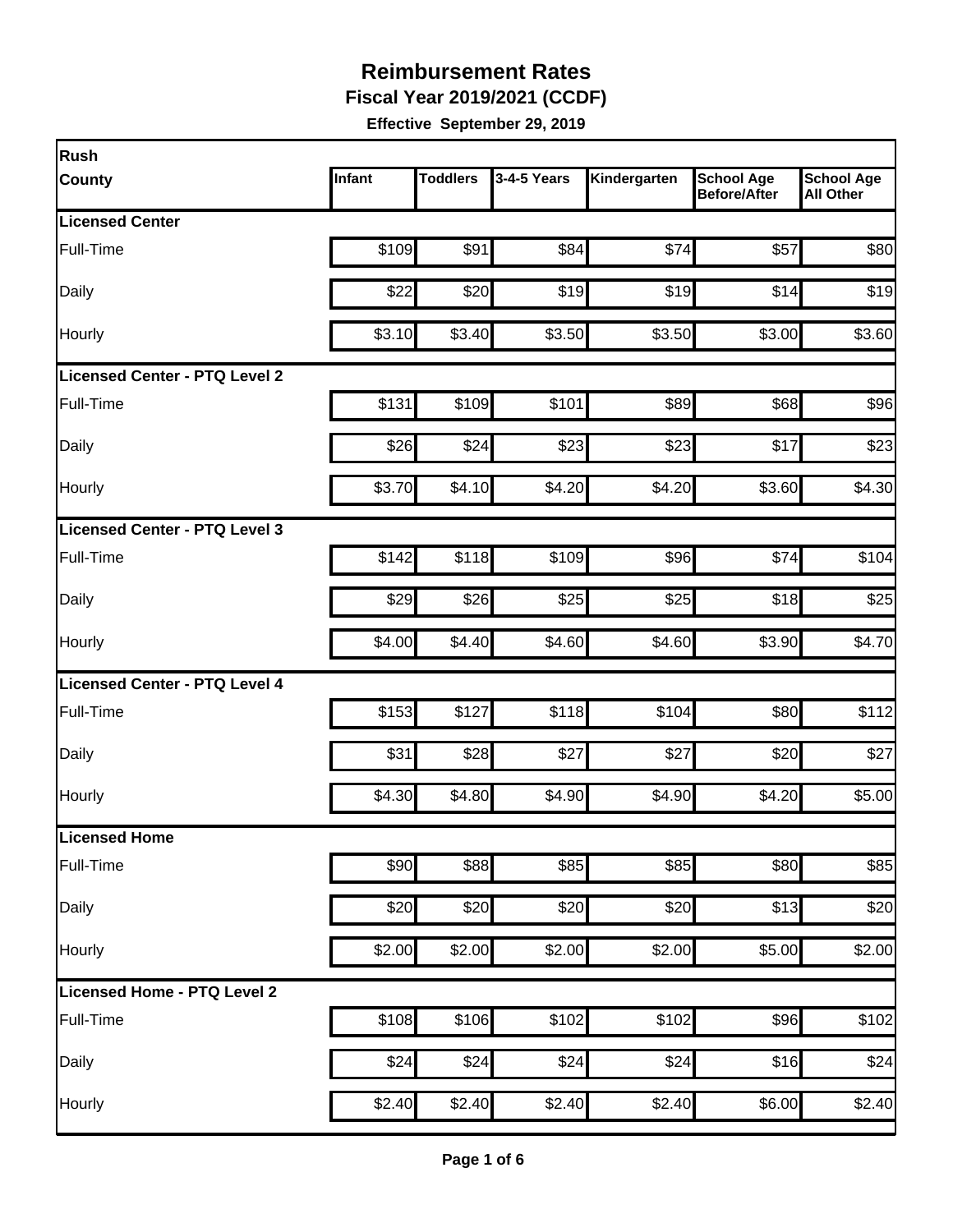**Fiscal Year 2019/2021 (CCDF)**

| Infant | <b>Toddlers</b> | 3-4-5 Years    | Kindergarten                                                                                                                        | <b>School Age</b><br><b>Before/After</b> | <b>School Age</b><br><b>All Other</b>                                                                                                                         |
|--------|-----------------|----------------|-------------------------------------------------------------------------------------------------------------------------------------|------------------------------------------|---------------------------------------------------------------------------------------------------------------------------------------------------------------|
|        |                 |                |                                                                                                                                     |                                          |                                                                                                                                                               |
| \$117  | \$114           | \$111          | \$111                                                                                                                               | \$104                                    | \$111                                                                                                                                                         |
| \$26   |                 | \$26           |                                                                                                                                     | \$17                                     | \$26                                                                                                                                                          |
| \$2.60 |                 | \$2.60         |                                                                                                                                     | \$6.50                                   | \$2.60                                                                                                                                                        |
|        |                 |                |                                                                                                                                     |                                          |                                                                                                                                                               |
| \$126  |                 | \$119          |                                                                                                                                     | \$112                                    | \$119                                                                                                                                                         |
| \$28   |                 | \$28           |                                                                                                                                     | \$18                                     | \$28                                                                                                                                                          |
| \$2.80 |                 | \$2.80         |                                                                                                                                     | \$7.00                                   | \$2.80                                                                                                                                                        |
|        |                 |                |                                                                                                                                     |                                          |                                                                                                                                                               |
| \$97   | \$91            | \$84           |                                                                                                                                     | \$45                                     | \$79                                                                                                                                                          |
| \$19   |                 | \$19           |                                                                                                                                     | $\frac{1}{2}$                            | \$18                                                                                                                                                          |
| \$3.10 |                 | \$2.70         |                                                                                                                                     | \$2.70                                   | \$2.70                                                                                                                                                        |
|        |                 |                |                                                                                                                                     |                                          |                                                                                                                                                               |
| \$103  | \$91            | \$84           |                                                                                                                                     | \$51                                     | \$80                                                                                                                                                          |
| \$21   |                 | \$19           |                                                                                                                                     | \$12                                     | \$19                                                                                                                                                          |
| \$3.10 |                 | \$3.10         |                                                                                                                                     | \$2.90                                   | \$3.20                                                                                                                                                        |
|        |                 |                |                                                                                                                                     |                                          |                                                                                                                                                               |
| \$131  |                 | \$101          |                                                                                                                                     | \$68                                     | \$96                                                                                                                                                          |
|        |                 |                |                                                                                                                                     | \$17                                     | \$23                                                                                                                                                          |
| \$3.70 |                 | \$4.20         |                                                                                                                                     | \$3.60                                   | \$4.30                                                                                                                                                        |
|        |                 |                |                                                                                                                                     |                                          |                                                                                                                                                               |
| \$142  |                 | \$109          |                                                                                                                                     | \$74                                     | \$104                                                                                                                                                         |
| \$29   |                 | \$25           |                                                                                                                                     | \$18                                     | \$25                                                                                                                                                          |
|        |                 |                |                                                                                                                                     | \$3.90                                   | \$4.70                                                                                                                                                        |
|        |                 | \$26<br>\$4.00 | \$26<br>\$2.60<br>\$123<br>\$28<br>\$2.80<br>\$20<br>\$3.10<br>\$20<br>\$3.30<br>\$109<br>\$24<br>\$4.10<br>\$118<br>\$26<br>\$4.40 | \$23<br>\$4.60                           | \$26<br>\$2.60<br>\$119<br>\$28<br>\$2.80<br>\$57<br>\$12<br>\$2.80<br>\$66<br>\$16<br>\$3.20<br>\$89<br>\$23<br>\$4.20<br>\$96<br>\$25<br>$\overline{$}4.60$ |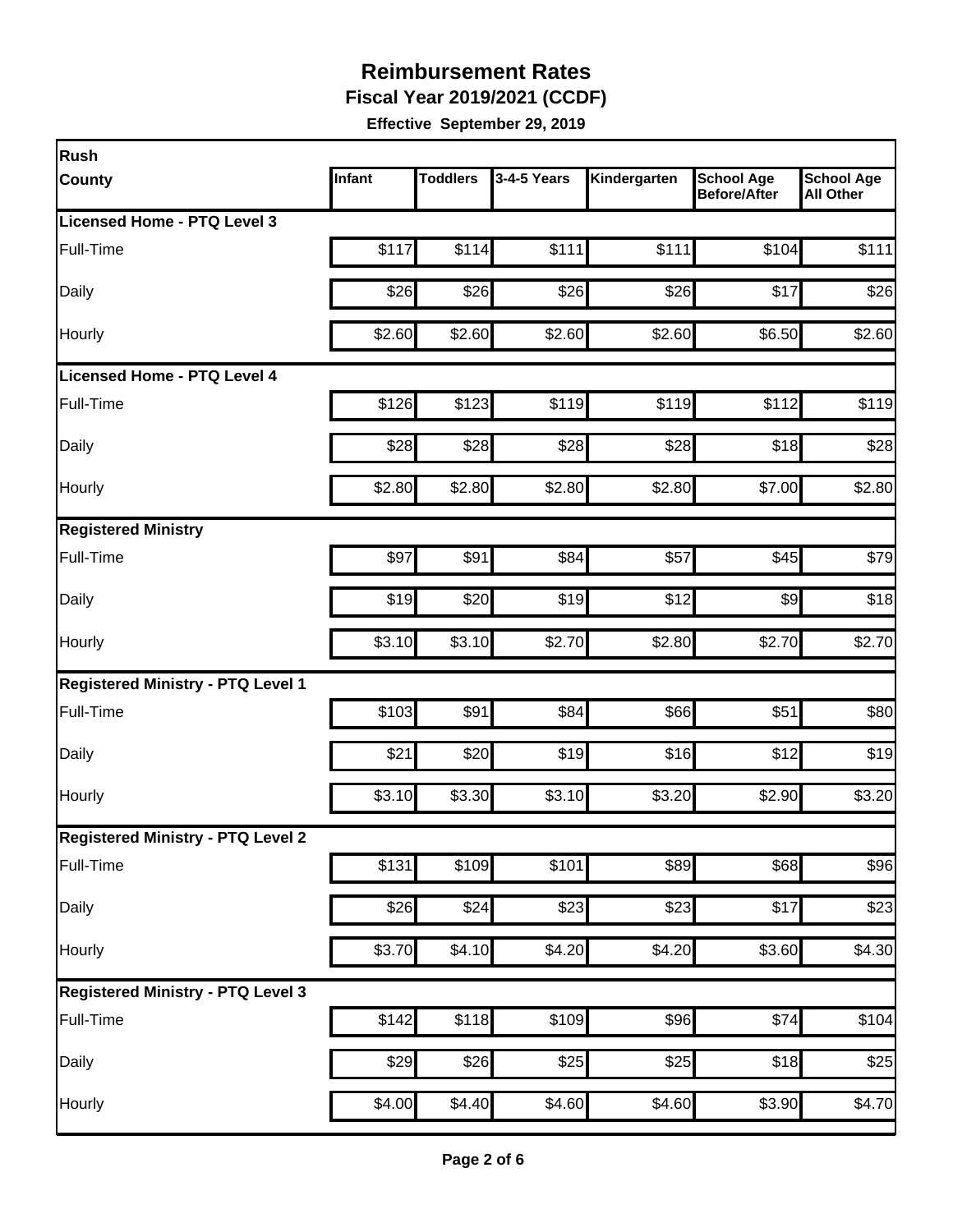**Fiscal Year 2019/2021 (CCDF)**

| Rush                                     |               |                 |             |              |                                          |                                       |
|------------------------------------------|---------------|-----------------|-------------|--------------|------------------------------------------|---------------------------------------|
| <b>County</b>                            | <b>Infant</b> | <b>Toddlers</b> | 3-4-5 Years | Kindergarten | <b>School Age</b><br><b>Before/After</b> | <b>School Age</b><br><b>All Other</b> |
| <b>Registered Ministry - PTQ Level 4</b> |               |                 |             |              |                                          |                                       |
| Full-Time                                | \$153         | \$127           | \$118       | \$104        | \$80                                     | \$112                                 |
| Daily                                    | \$31          | \$28            | \$27        | \$27         | \$20                                     | \$27                                  |
| Hourly                                   | \$4.30        | \$4.80          | \$4.90      | \$4.90       | \$4.20                                   | \$5.00                                |
| <b>Exempt Center</b>                     |               |                 |             |              |                                          |                                       |
| Full-Time                                | \$97          | \$91            | \$84        | \$57         | \$45                                     | \$79                                  |
| Daily                                    | \$19          | \$20            | \$19        | \$12         | \$9                                      | \$18                                  |
| Hourly                                   | \$3.10        | \$3.10          | \$2.70      | \$2.80       | \$2.70                                   | \$2.70                                |
| <b>Accredited Exempt Center</b>          |               |                 |             |              |                                          |                                       |
| Full-Time                                | \$120         | \$100           | \$92        | \$81         | \$61                                     | \$88                                  |
| Daily                                    | \$24          | \$22            | \$21        | \$21         | \$15                                     | \$21                                  |
| Hourly                                   | \$3.40        | \$3.70          | \$3.90      | \$3.90       | \$3.30                                   | \$4.00                                |
| <b>Exempt Home</b>                       |               |                 |             |              |                                          |                                       |
| Full-Time                                | \$57          | \$57            | \$57        | \$64         | \$27                                     | \$64                                  |
| Daily                                    | \$14          | \$13            | \$13        | \$13         | \$3                                      | \$16                                  |
| Hourly                                   | \$1.70        | \$1.70          | \$1.70      | \$1.70       | \$1.70                                   | \$1.70                                |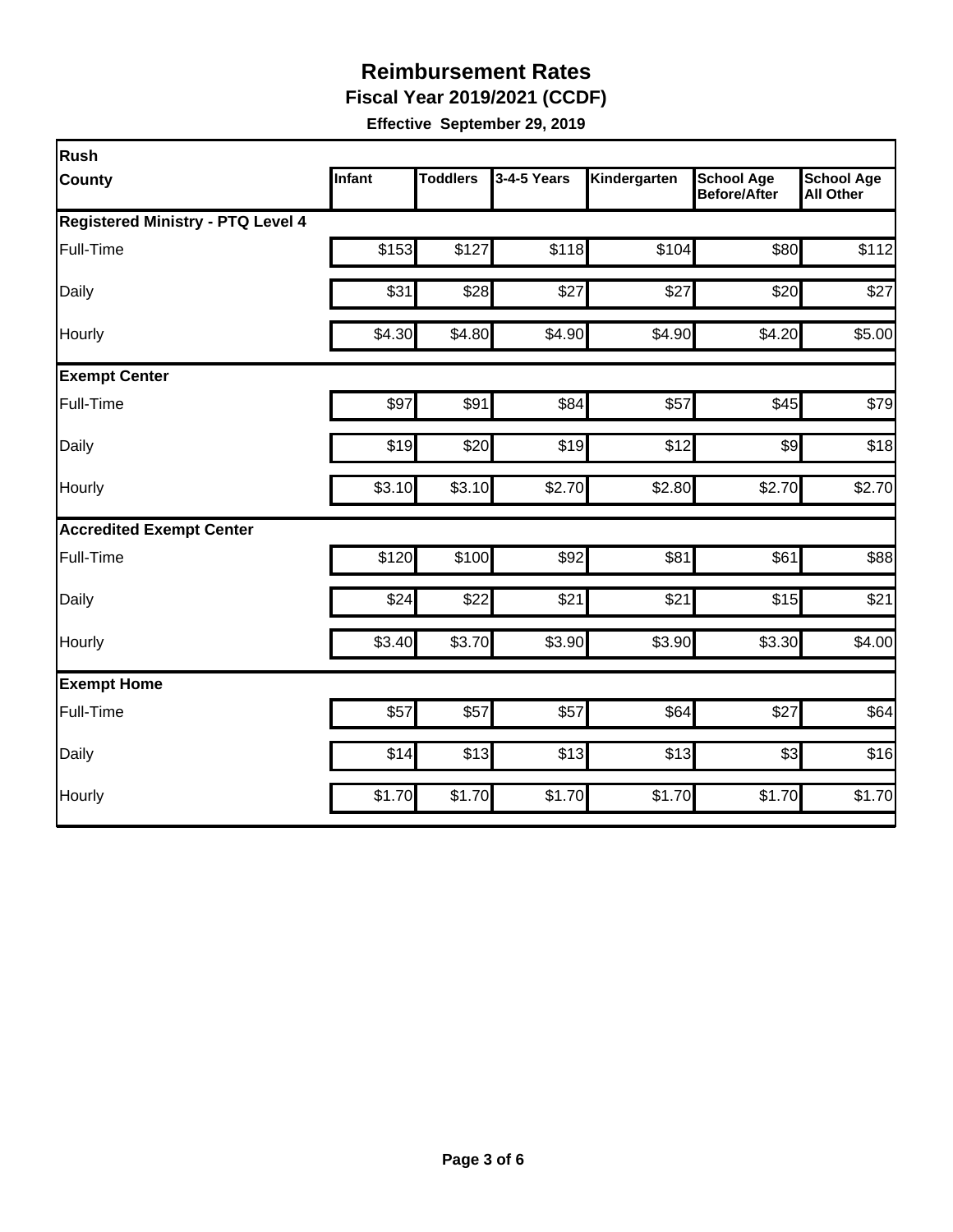**School Year 2019/2021 (OMW Pre-K)**

| Rush                          |        |                 |             |              |                                   |                         |
|-------------------------------|--------|-----------------|-------------|--------------|-----------------------------------|-------------------------|
| <b>County</b>                 | Infant | <b>Toddlers</b> | 3-4-5 Years | Kindergarten | <b>School Age</b><br>Before/After | School Age<br>All Other |
| Licensed Center - PTQ Level 3 |        |                 |             |              |                                   |                         |
| Full-Time                     |        |                 | \$119.90    |              |                                   |                         |
| Daily                         |        |                 |             |              |                                   |                         |
| Hourly                        |        |                 |             |              |                                   |                         |
| Licensed Center - PTQ Level 4 |        |                 |             |              |                                   |                         |
| Full-Time                     |        |                 | \$129.80    |              |                                   |                         |
| Daily                         |        |                 |             |              |                                   |                         |
| Hourly                        |        |                 |             |              |                                   |                         |
| Licensed Home - PTQ Level 3   |        |                 |             |              |                                   |                         |
| Full-Time                     |        |                 | \$122.10    |              |                                   |                         |
| Daily                         |        |                 |             |              |                                   |                         |
| Hourly                        |        |                 |             |              |                                   |                         |
| Licensed Home - PTQ Level 4   |        |                 |             |              |                                   |                         |
| Full-Time                     |        |                 | \$130.90    |              |                                   |                         |
| Daily                         |        |                 |             |              |                                   |                         |
| Hourly                        |        |                 |             |              |                                   |                         |
| VCP Ministry - PTQ Level 0    |        |                 |             |              |                                   |                         |
| Full-Time                     |        |                 | \$92.40     |              |                                   |                         |
| Daily                         |        |                 |             |              |                                   |                         |
| Hourly                        |        |                 |             |              |                                   |                         |
| VCP Ministry - PTQ Level 3    |        |                 |             |              |                                   |                         |
| Full-Time                     |        |                 | \$119.90    |              |                                   |                         |
| Daily                         |        |                 |             |              |                                   |                         |
| Hourly                        |        |                 |             |              |                                   |                         |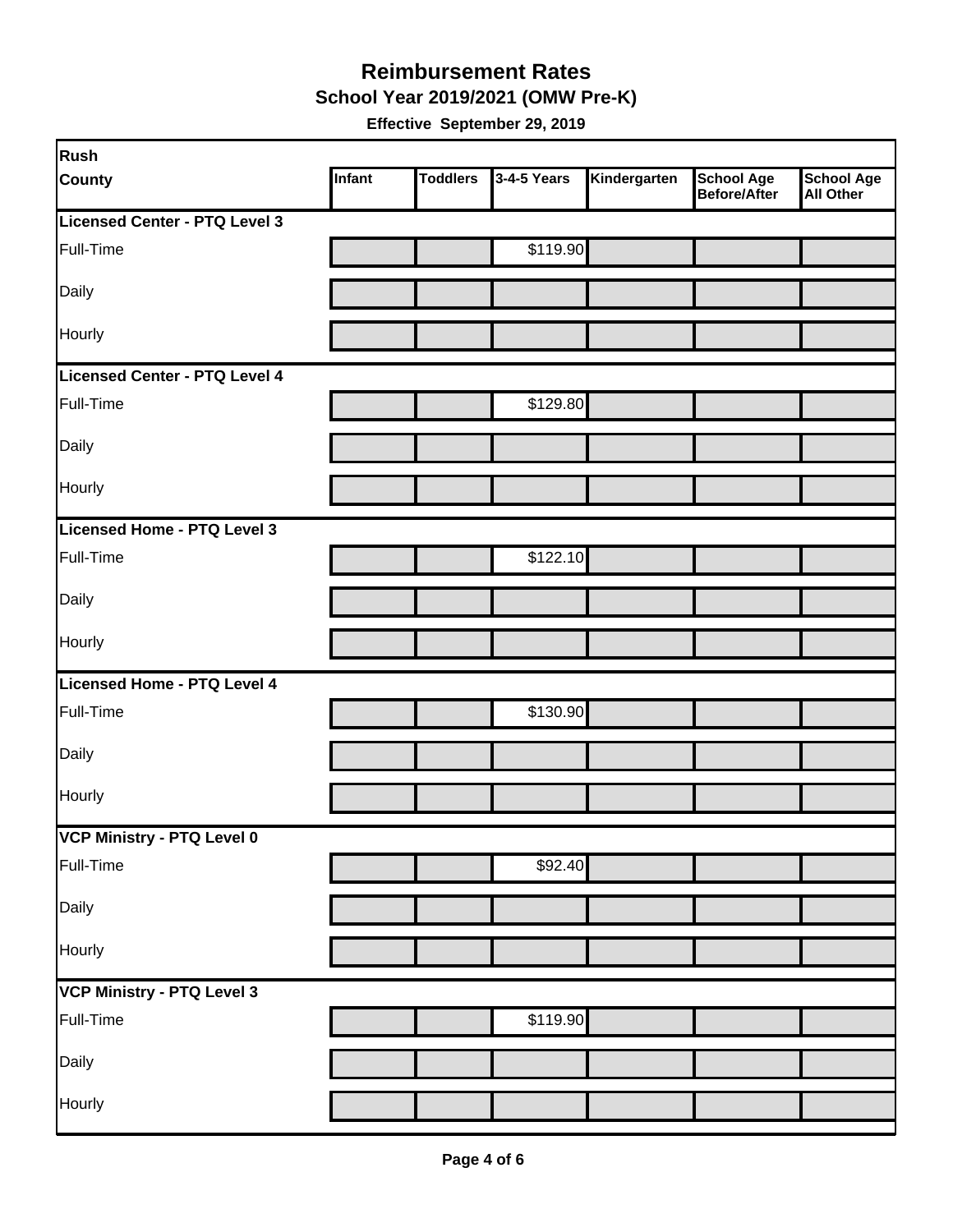**School Year 2019/2021 (OMW Pre-K)**

| Rush                                    |               |                 |             |              |                                   |                                       |
|-----------------------------------------|---------------|-----------------|-------------|--------------|-----------------------------------|---------------------------------------|
| <b>County</b>                           | <b>Infant</b> | <b>Toddlers</b> | 3-4-5 Years | Kindergarten | <b>School Age</b><br>Before/After | <b>School Age</b><br><b>All Other</b> |
| <b>VCP Ministry - PTQ Level 4</b>       |               |                 |             |              |                                   |                                       |
| Full-Time                               |               |                 | \$129.80    |              |                                   |                                       |
| Daily                                   |               |                 |             |              |                                   |                                       |
| Hourly                                  |               |                 |             |              |                                   |                                       |
| Private Accredited School - PTQ Level 0 |               |                 |             |              |                                   |                                       |
| Full-Time                               |               |                 | \$92.40     |              |                                   |                                       |
| Daily                                   |               |                 |             |              |                                   |                                       |
| Hourly                                  |               |                 |             |              |                                   |                                       |
| Private Accredited School - PTQ Level 1 |               |                 |             |              |                                   |                                       |
| Full-Time                               |               |                 | \$92.40     |              |                                   |                                       |
| Daily                                   |               |                 |             |              |                                   |                                       |
| Hourly                                  |               |                 |             |              |                                   |                                       |
| Private Accredited School - PTQ Level 2 |               |                 |             |              |                                   |                                       |
| Full-Time                               |               |                 | \$111.10    |              |                                   |                                       |
| Daily                                   |               |                 |             |              |                                   |                                       |
| Hourly                                  |               |                 |             |              |                                   |                                       |
| Private Accredited School - PTQ Level 3 |               |                 |             |              |                                   |                                       |
| Full-Time                               |               |                 | \$119.90    |              |                                   |                                       |
| Daily                                   |               |                 |             |              |                                   |                                       |
| Hourly                                  |               |                 |             |              |                                   |                                       |
| Private Accredited School - PTQ Level 4 |               |                 |             |              |                                   |                                       |
| Full-Time                               |               |                 | \$129.80    |              |                                   |                                       |
| Daily                                   |               |                 |             |              |                                   |                                       |
| Hourly                                  |               |                 |             |              |                                   |                                       |